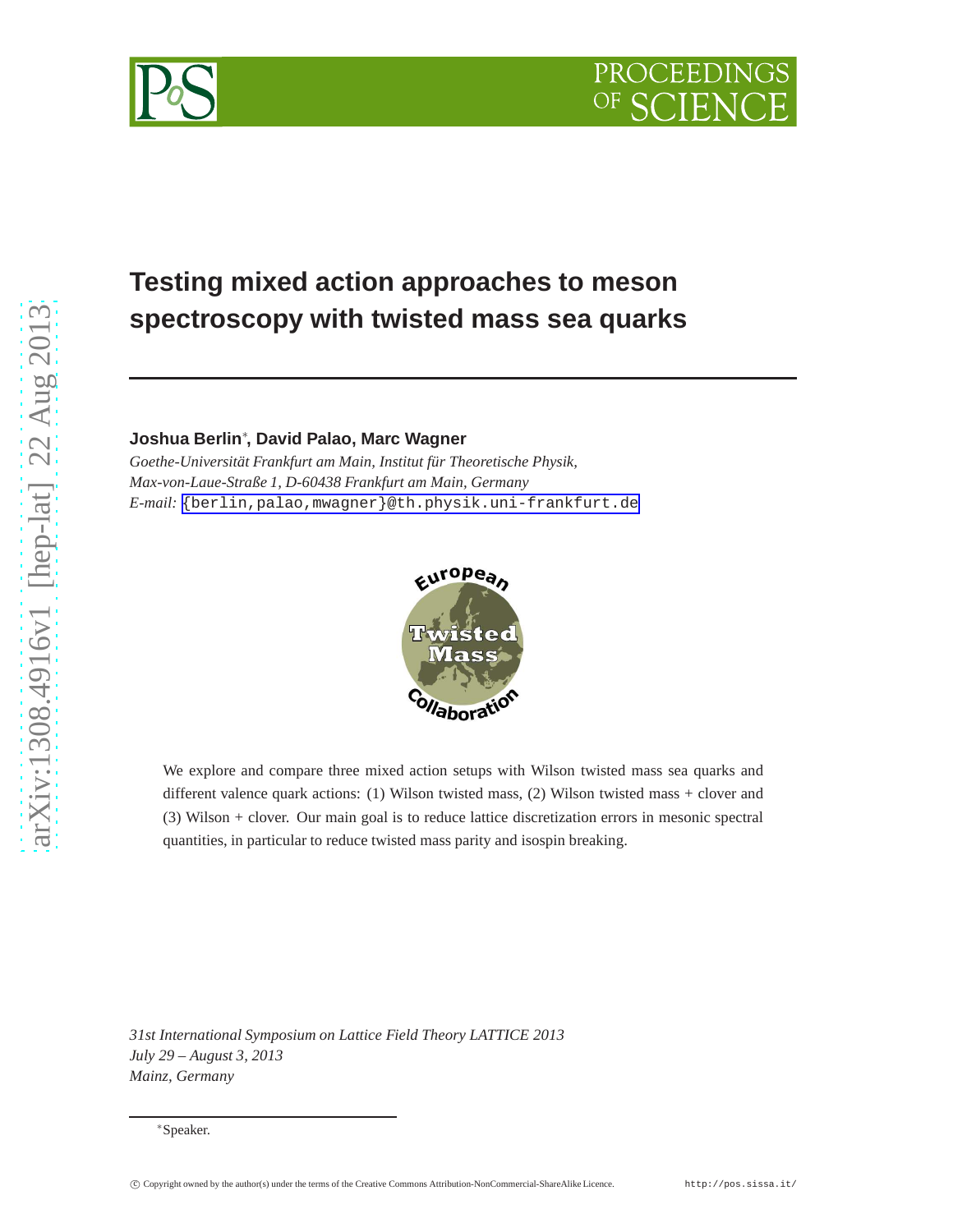# <span id="page-1-0"></span>**1. Introduction**

Hadrons are classified by QCD quantum numbers, in particular isospin *I*, angular momentum *J* and parity *P*. Studying a hadron by means of lattice QCD typically requires a trial state  $\mathcal{O}(\Omega)$ , where  $|\Omega\rangle$  is the vacuum and  $\mathcal O$  a suitable hadron creation operator such that  $\mathcal O|\Omega\rangle$  has the required quantum numbers  $I(J^P)$ .

When using the Wilson twisted mass lattice discretization for the quark fields, parity and isospin/ flavor symmetries are broken at finite lattice spacing. Consequently, isospin *I* and parity *P* are only approximate quantum numbers (which, of course, become exact in the continuum limit). This might cause practical problems. For example in general it is not possible to construct trial states, where mixing of different parity states or mixing of  $I_z = 0$  states with  $I = 0$  and  $I = 1$  is not present. To study the corresponding hadrons in a rigorous way, e.g. to determine their masses, one has to compute large correlation matrices containing states from different parity and isospin/flavor sectors and extract all hadron masses of interest in a single analysis. Cf. e.g. [[1](#page-6-0)] for a detailed theoretical discussion and [[2](#page-6-0), [3](#page-6-0), [4, 5, 6, 7, 8, 9](#page-6-0)] for various recent examples.

Here we explore the possibility to combine Wilson twisted mass sea quarks with either (untwisted) Wilson + clover valence quarks or Wilson twisted mass + clover valence quarks. Since the clover term can be used to cancel part of the lattice discretization errors, the above mentioned symmetry breaking and mixing problems are expected to be reduced, when using such mixed action setups. In particular for spectroscopy these setups might be advantageous.

### **2. Lattice setup**

#### **2.1 Sea quarks and gauge link configurations**

This work is based on gauge link configurations generated by the ETM Collaboration with the Iwasaki gauge action [[10](#page-6-0)] and  $N_f = 2 + 1 + 1$  flavors of twisted mass quarks. The light degenerate  $(u,d)$  quark doublet is described by the standard Wilson twisted mass action [[11\]](#page-6-0),

$$
S_{\text{light}}[\chi^{(l)}, \bar{\chi}^{(l)}, U] = a^4 \sum_{x} \bar{\chi}^{(l)}(x) \Big( D_W(m_0) + i\mu \gamma_5 \tau_3 \Big) \chi^{(l)}(x), \tag{2.1}
$$

while for the heavy  $(c, s)$  sea quark doublet the twisted mass formulation for non-degenerate quarks of [[12\]](#page-6-0) has been used,

$$
S_{\text{heavy}}[\chi^{(h)}, \bar{\chi}^{(h)}, U] = a^4 \sum_x \bar{\chi}^{(h)}(x) \Big( D_W(m_0) + i\mu_\sigma \gamma_5 \tau_1 + \tau_3 \mu_\delta \Big) \chi^{(h)}(x). \tag{2.2}
$$

In both cases  $D_W$  denotes the standard Wilson Dirac operator and  $m_0$  the untwisted quark mass, while  $\chi^{(l)} = (\chi^{(u)}, \chi^{(d)})$  and  $\chi^{(h)} = (\chi^{(c)}, \chi^{(s)})$  are the quark fields in the so-called twisted basis. When tuning the theory to maximal twist, automatic  $\mathcal{O}(a)$  improvement for physical quantities applies  $[12, 13]$  $[12, 13]$  $[12, 13]$  $[12, 13]$ . This tuning has been done by adjusting  $m_0$  such that the PCAC quark mass in the light quark sector vanishes.

All computations presented in the following have been performed on 100 gauge link configurations generated with  $\beta = 1.9$ ,  $(L/a)^3 \times T/a = 32^3 \times 64$ ,  $\kappa = (2am_0 + 8)^{-1} = 0.16327$ ,  $a\mu = 0.004$ ,  $a\mu_{\sigma} = 0.15$  and  $a\mu_{\delta} = 0.19$ . This corresponds to a lattice spacing  $a \approx 0.086$  fm and a pion mass  $m_{\pi} \approx 320$  MeV. More details regarding this ensemble can be found in [\[14](#page-6-0)].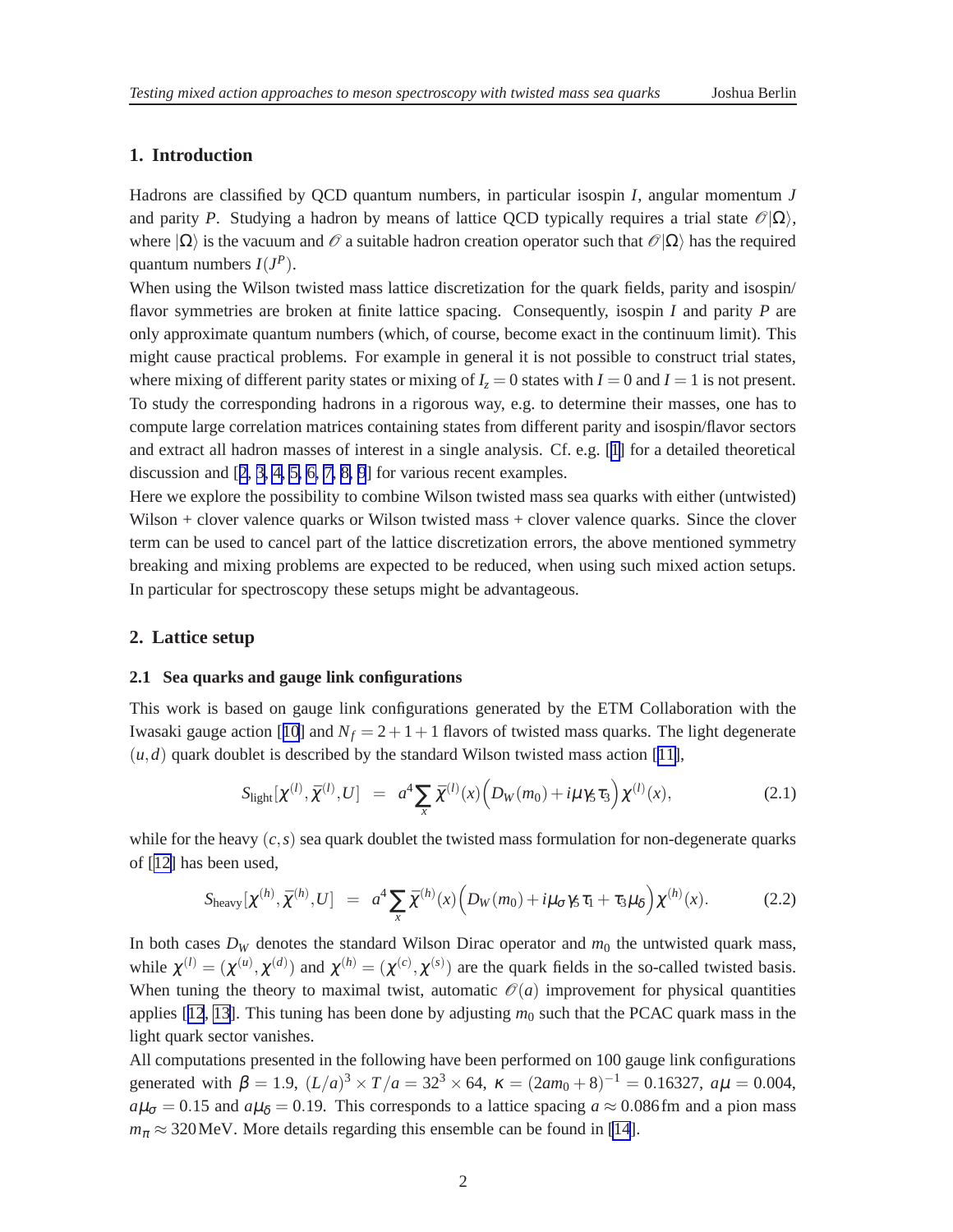#### <span id="page-2-0"></span>**2.2 Valence quarks**

#### **2.2.1 Wilson twisted mass valence quarks**

To avoid *s* and *c* quark mixing [[1](#page-6-0)], one typically uses a twisted mass discretization for valence *s* and *c* quarks, which is different from the sea *s* and *c* quarks [\(2.2\)](#page-1-0). It is given by [\(2.1\)](#page-1-0) with  $\chi^{(l)} \to \chi^{(s)} = (\chi^{(s^+)}, \chi^{(s^-)})$  and  $\mu \to \mu_s$  (or  $\chi^{(l)} \to \chi^{(c)} = (\chi^{(c^+)}, \chi^{(c^-)})$  and  $\mu \to \mu_c$ ). Note that there are two possibilities to realize e.g. a valence *c* quark,  $\chi^{(c^+)}$  and  $\chi^{(c^-)}$ , which differ in the sign of the twisted mass term,  $\pm i\mu_c\gamma_5$ .

The bare charm quark mass  $a\mu_c = 0.27678$  has been chosen such that the *D* meson mass computed within this mixed action setup with flavor structure  $\bar{c}^+d$  agrees with the *D* meson mass computed in the unitary setup, i.e. using ([2.2](#page-1-0)) also for valence *s* quarks.

#### **2.2.2 Wilson twisted mass + clover valence quarks**

As motivated in section [1](#page-1-0) we consider the clover term in the valence quark action with the intention to reduce lattice discretization errors related to parity and isospin/flavor breaking. In the Wilson twisted mass case we add the clover term

$$
S_{\text{clover}}[\chi^{(l)}, \bar{\chi}^{(l)}, U] = c_{\text{sw}} a^5 \sum_{x} \sum_{\mu < \nu} \bar{\chi}^{(l)}(x) \frac{1}{2} \sigma_{\mu\nu} F_{\mu\nu}(x) \chi^{(l)}(x) \tag{2.3}
$$

to the quark action [\(2.1\)](#page-1-0), where  $\sigma_{\mu\nu} = i[\gamma_{\mu}, \gamma_{\nu}]/2$  and  $F_{\mu\nu}(n) = i(Q_{\mu\nu}(x) - Q_{\nu\mu}(x))/8a^2$  is the discretized field strength tensor with  $Q_{\mu\nu}$  denoting the sum over plaquettes in the  $\mu$ -v-plane attached to *x* (for details cf. e.g. [[15](#page-6-0)] and references therein). The coefficient  $c_{sw} = 1.62051$  has been chosen according to a perturbative expansion [\[16](#page-6-0)].

Wilson twisted mass quarks with and without clover term require a separate tuning to maximal twist. Again we adjust  $\kappa = (2am_0 + 8)^{-1}$  such that the PCAC quark mass

$$
am_{\text{PCAC}} = \frac{\langle \partial_0 A_0^b(t/a) P^b(0) \rangle}{2 \langle P^b(t/a) P^b(0) \rangle} , \quad b = 1, 2
$$
 (2.4)

 $(A^b_\mu(x) = \frac{1}{2}\bar{\chi}^{(l)}(x)\gamma_\mu\gamma_5\tau^b\chi^{(l)}(x), P^b(n) = \frac{1}{2}\bar{\chi}^{(l)}(x)\gamma_5\tau^b\chi^{(l)}(x)$  vanishes, resulting in  $\kappa = 0.13883$ (cf. Figure [1\)](#page-3-0). Note that Wilson twisted mass quarks at maximal twist are already automatically  $\mathcal{O}(a)$  improved. The intention of adding the clover term is, therefore, to cancel part of the remaining  $\mathcal{O}(a^2)$  contributions [\[17](#page-6-0), [18](#page-6-0)].

The bare light and charm quark masses  $a\mu_l = 0.0036847$  and  $a\mu_c = 0.291968$  have been tuned such that the pion mass and the *D* meson mass are approximately the same as with the valence quark action from section 2.2.1 (Wilson twisted mass valence quarks).

#### **2.2.3 Clover improved Wilson valence quarks**

We proceed as in section 2.2.2, this time choosing  $\mu = 0$  and using quark fields in the physical basis, i.e.  $\chi^{(l)} \to \psi^{(l)}$ .

The light and charm hopping parameters  $\kappa_l = 0.13832$  and  $\kappa_c = 0.12286$  have been tuned such that the pion mass and the *D* meson mass are approximately the same as with the valence quark action from section 2.2.1 (Wilson twisted mass valence quarks).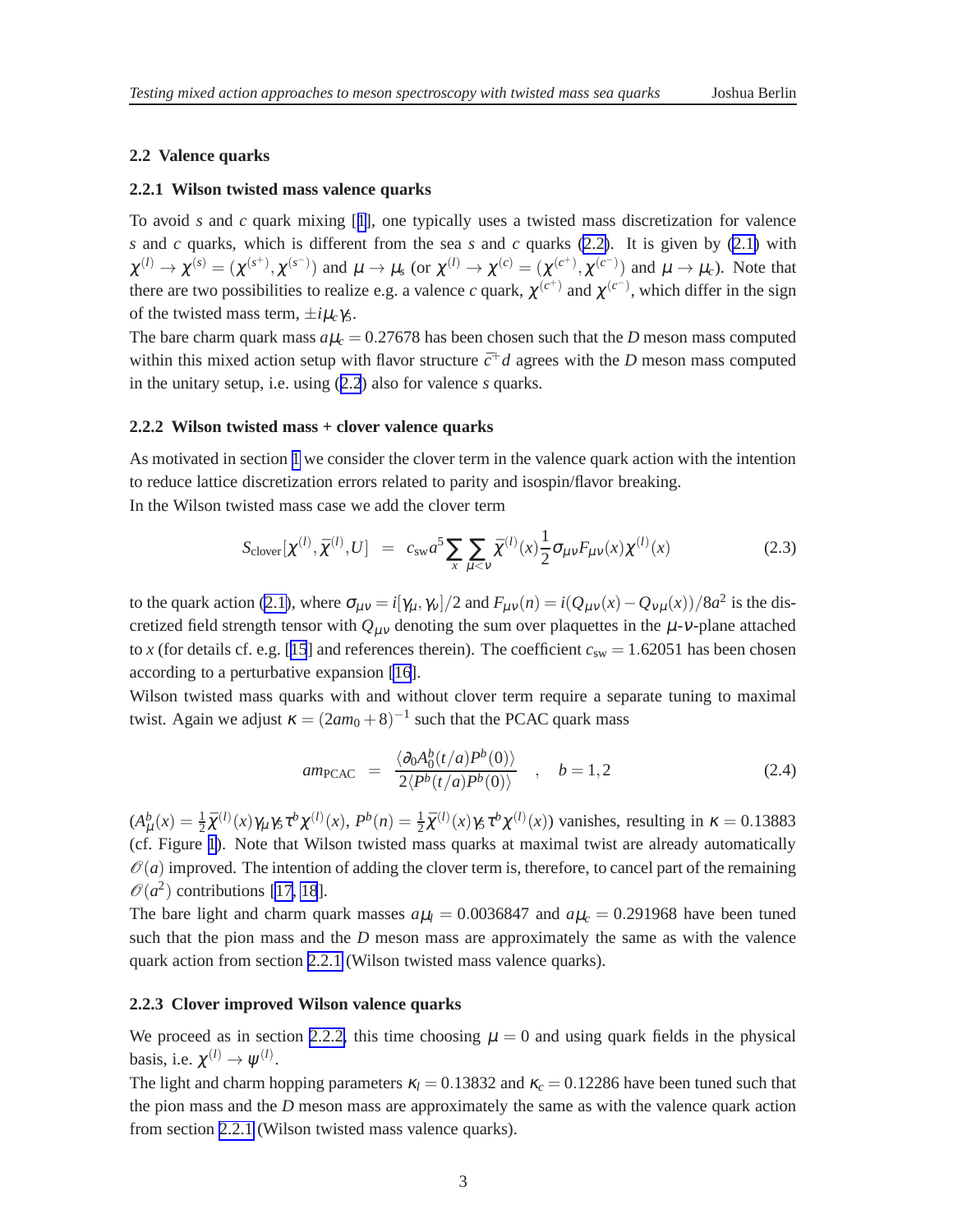<span id="page-3-0"></span>

**Figure 1:** (left) *am*<sub>PCAC</sub> as a function of the temporal separation *t*/*a*; (right) *am*<sub>PCAC</sub> as a function of  $1/2\kappa$ (statistical errors are smaller than the symbols).

#### **3. Numerical results**

# **3.1** Computation of  $D$  and the  $D_0^*$  meson masses

We determine the *D* and the  $D_0^*$  meson masses by studying the asymptotic exponential behavior of correlation functions  $C_{jk}(t) = \langle (\mathcal{O}_j(t))^{\dagger} \mathcal{O}_k(0) \rangle$ . Suitable creation operators are denoted by  $\mathcal{O}_j \in \{\bar{\chi}^{(c^+)}\gamma_5\chi^{(d)}\}, \bar{\chi}^{(c^+)}\chi^{(d)}\}\$  for Wilson twisted mass (+ clover) valence quarks and  $\mathcal{O}_j \in$  $\{\bar{\psi}^{(c)}\gamma_5\psi^{(d)}, \bar{\psi}^{(c)}\psi^{(d)}\}$  for Wilson valence quarks. These operators generate the *D* and the  $D_0^*$ quantum numbers  $J^P = 0^-$  and  $J^P = 0^+$ , when applied to the vacuum. The correlation functions are computed using the one-end trick (cf. e.g. [\[19](#page-6-0)]) with a single set of four spin-diluted stochastic timeslice sources per gauge link configuration.

When using clover improved Wilson valence quarks, one can show analytically that the off-diagonal correlation matrix elements vanish, i.e.  $C_{jk} = 0$  for  $j \neq k$ . For more complicated problems and larger correlation matrices typically half of the correlation matrix elements, which are non-zero when using Wilson twisted mass valence quarks, vanish. This might be a considerable advantage in cases, where the computation of correlation matrices requires sizable HPC resources.

When using Wilson twisted mass valence quarks (with or without clover term) the full  $2 \times 2$  correlation matrix has to be computed and both the *D* meson and the  $D_0^*$  meson mass have to be determined by a single analysis, e.g. by solving a generalized eigenvalue problem,

$$
C_{jk}(t)v_k^{(n)}(t,t_0) = C_{jk}(t_0)v_k^{(n)}(t,t_0)\lambda^{(n)}(t,t_0) , m_{\text{eff}}^{(n)}(t,t_0) = \ln\left(\frac{\lambda^{(n)}(t,t_0)}{\lambda^{(n)}(t+a,t_0)}\right)
$$
(3.1)

(cf. e.g. [\[20](#page-6-0)]). A constant fit to the effective masses  $m_{\text{eff}}^{(n)}(t, t_0 = a)$  in the plateau-like region at large *t* yields the masses of the *D* and the  $D_0^*$  meson.

Note that the determination of the meson masses is simpler with clover improved Wilson quarks: two effective masses can be determined independently from the two diagonal elements of  $C_{jk}$ , i.e. solving a generalized eigenvalue problem is not necessary.

In Figure [2](#page-4-0) we compare effective mass plots for the *D* meson (green curves) and the  $D_0^*$  meson (blue curves) obtained with the three valence quark actions discussed in sections [2.2.1](#page-2-0) to [2.2.3](#page-2-0). While Wilson twisted mass valence quarks with and without clover term yield plateaus of similar quality,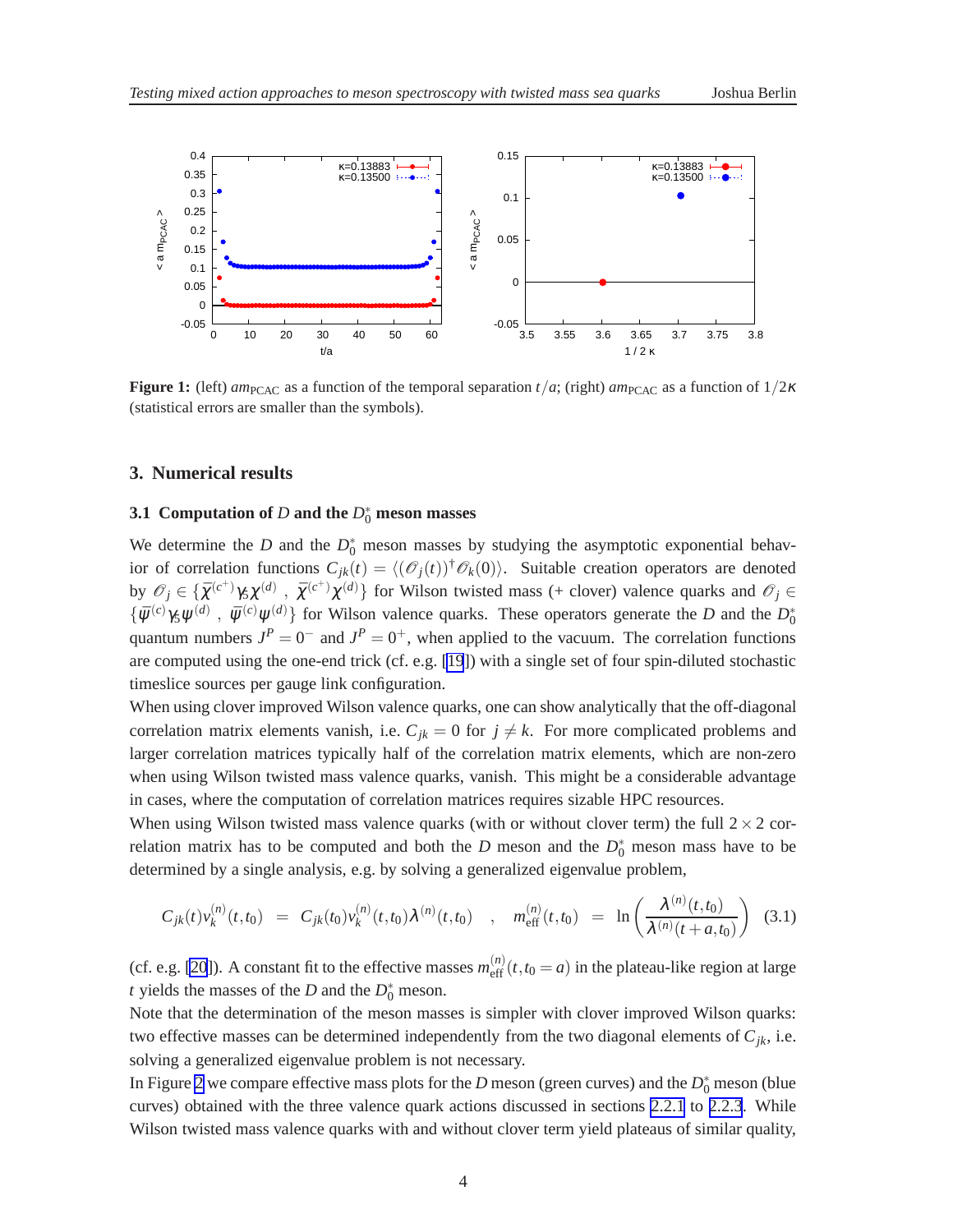<span id="page-4-0"></span>the corresponding clover improved Wilson plateaus are of somewhat lower quality. Whether this is the case also for other observables (e.g. mesons of different flavor structure), will be part of future investigations.



**Figure 2:** effective masses of *D* and  $D_0^*$  obtained with different valence quark actions.

A certain indication, whether adding the clover term to the twisted mass action indeed reduces the mixing between  $P = -$  and  $P = +$  states, is provided by the squared absolute value of the eigenvector components  $|v_i^{(n)}\rangle$  $\binom{n}{j}$ <sup>2</sup> obtained, when solving the generalized eigenvalue problem ([3.1](#page-3-0)). These eigenvector components are plotted in Figure [3](#page-5-0) as functions of the temporal separation *t*/*a*. For the *D* meson we observe that mixing is significantly reduced from  $\approx$  10% to  $\lesssim$  5% (left column), while for the  $D_0^*$  meson there is no qualitative change (right column). We plan to extend this analysis to other hadrons in the near future.

#### **3.2 Pion mass splitting**

Due to isospin breaking in twisted mass lattice QCD, the charged pion  $\pi^{\pm}$  and the neutral pion  $\pi^0$  are of different mass. The mass splitting  $\Delta(m_\pi)^2 = |m_{\pi^{\pm}}^2 - m_{\pi^0,\text{con}}^2|$  ("con" denotes the neglect of disconnected diagrams, which vanish in the continuum limit) is an  $\mathcal{O}(a^2)$  lattice discretization artifact. Hence,  $\Delta m_{\pi}^2$  is another indicator, whether adding the clover term indeed reduces isospin breaking.

For Wilson twisted mass valence quarks with and without clover term we find

$$
a^2 \Delta(m_{\pi}^{\text{tm}})^2 = 0.035(4) , a^2 \Delta(m_{\pi}^{\text{tm+clover}})^2 = 0.032(2),
$$
 (3.2)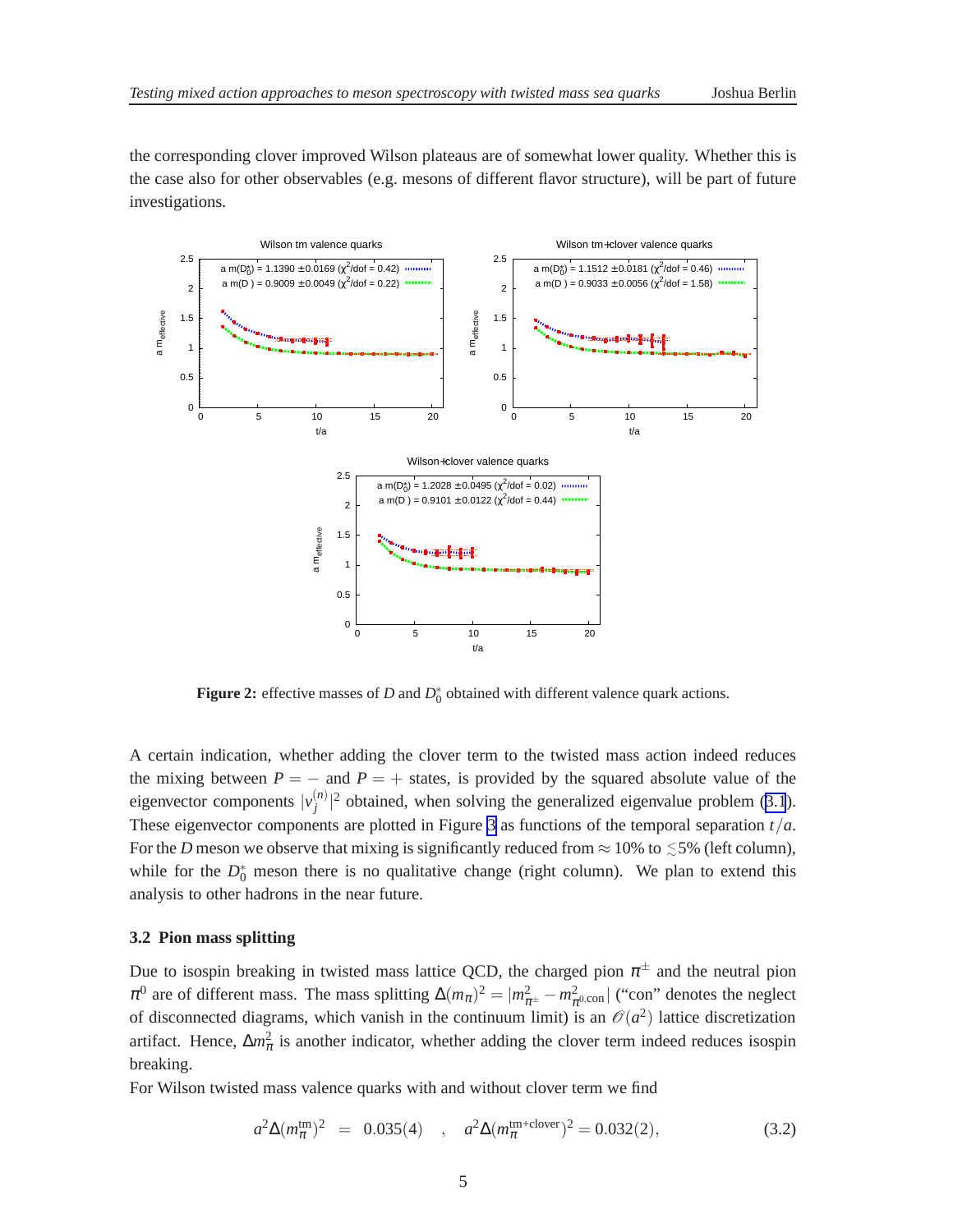<span id="page-5-0"></span>

**Figure 3:** squared absolute eigenvector components for the *D* meson (left column) and its parity partner, the  $D_0^*$  meson (right column), for standard Wilson twisted mass valence quarks (upper line) and for clover improved Wilson twisted mass valence quarks (lower line).

i.e. within statistical errors the splitting is not reduced. This is in contrast to a similar quenched investigation [\[17\]](#page-6-0), where a reduction of the pion mass splitting by more than a factor 2 was observed.

#### **4. Summary and outlook**

We presented first results of a comparison of three different mixed action setups: Wilson twisted mass sea quarks with either (1) Wilson twisted mass, (2) Wilson twisted mass + clover and (3) Wilson + clover valence quarks. The goal is to reduce twisted mass parity and isospin symmetry breaking. This might be helpful for ongoing hadron spectroscopy projects, in particular [\[7, 8, 9\]](#page-6-0). Clover improved Wilson valence quarks have the advantage that trial states from different parity or

isospin/flavor sectors are orthogonal. Therefore, only half as many correlation functions compared to using twisted mass valence quarks need to be computed. A disadvantage seem to be stronger statistical fluctuations in effective masses (here observed for the  $D$  and the  $D_0^*$  meson).

For the case of Wilson twisted mass valence quarks it is not yet clear, whether adding the clover term as discussed in section [2.2.2](#page-2-0) significantly reduces twisted mass symmetry breaking. While there is less mixing for the *D* meson, other observables related to twisted mass symmetry breaking, in particular the pion mass splitting, essentially do not change.

To be able to decide, whether one of the clover improved mixed action setups is advantageous, further investigations and more numerical results are necessary. In particular we plan to study